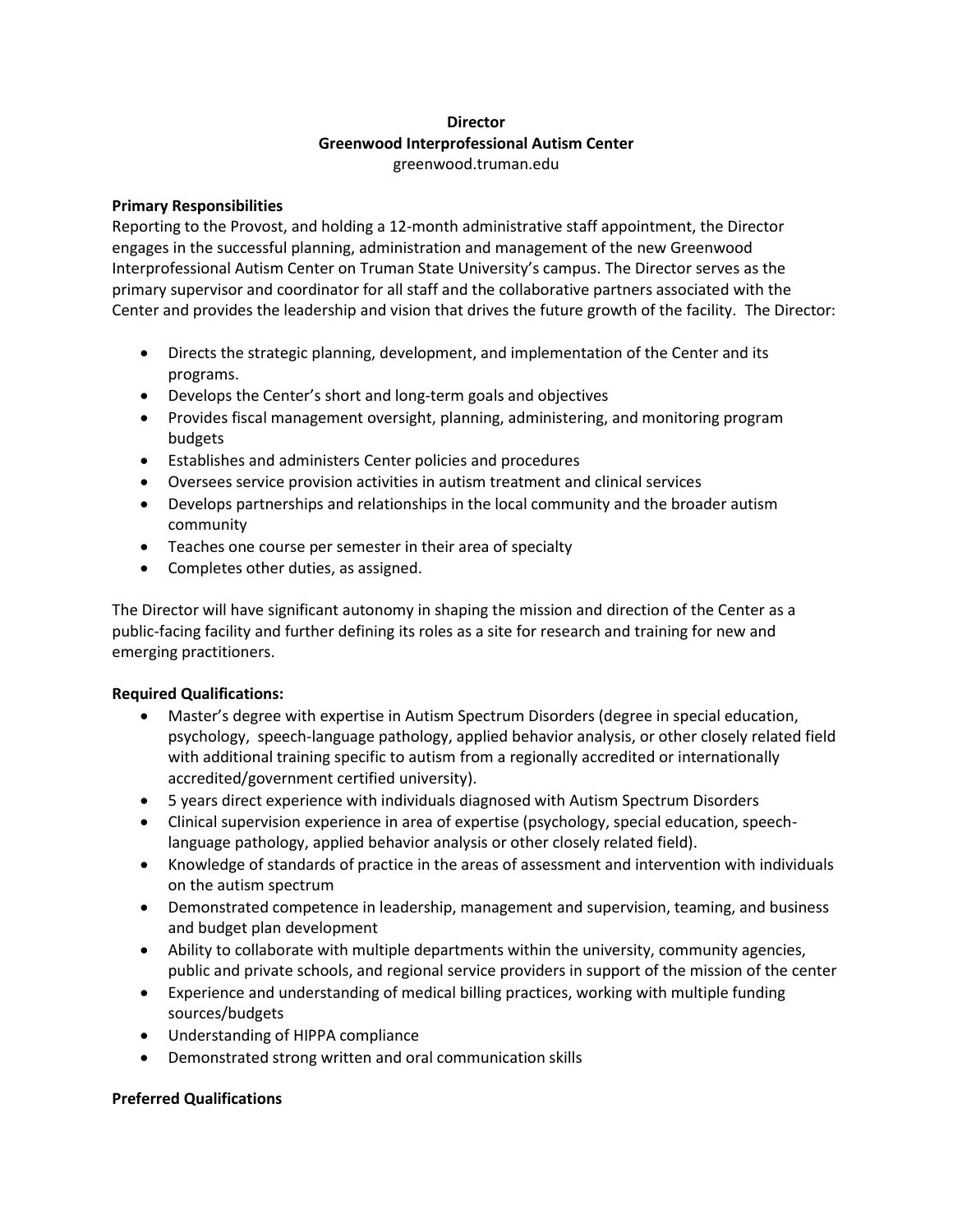- Ph.D./Ed.D. with expertise in Autism Spectrum Disorders (degree in special education, psychology, speech-language pathology, applied behavior analysis, or other closely related field with additional training specific to autism from a regionally accredited or internationally accredited/government certified university).
- Active certification as a Board Certified Behavior Analyst<sup>®</sup> or Board Certified Behavioral Analyst-Doctoral®.
- Experience with grant writing

#### **Salary**

Salary is commensurate with experience and education; benefits package includes life, health and disability insurance, retirement contributions, and reimbursed assistance for moving expenses.

#### **About Truman**

**The Center:** The former Greenwood Elementary School is a treasured community building in Kirksville. Originally built in 1935, the school served elementary students in Kirksville for more than six decades. Truman bought the building in 1999 when the Kirksville School District built a new school. In the fall of 2015, Truman launched a plan to convert the building to an interprofessional center designed to provide in-depth, interdisciplinary assessment and intervention for children with autism or suspected autism as well as other neurodevelopmental disorders. The project has since received strong bipartisan support in the Missouri Assembly, and under three governors. This comprehensive health services center will be staffed with licensed professionals in addition to supervised graduate and undergraduate students enrolled in health-related, academic programs. The center, scheduled to open in August, 2022(?) will serve as a much-needed practicum site for a number of the health-related programs. It will also provide a valuable opportunity for students to engage in "hands-on" high-impact learning experiences.

**The University:** Truman State University is home to a vibrant educational community. The approximately 5,200 students that make up its student body are well prepared for the academic rigors of a highly selective university. More than 20 percent engage in significant undergraduate research and creative projects. Most gain leadership experience, and nearly half go on to graduate school or professional education within a year of earning a degree.

Founded in 1867, Truman is known for its focus on student learning and outcomes, and places an emphasis on high-impact experiences such as internships, research and study abroad opportunities. Truman has the highest overall graduation rate among Missouri public four-year colleges and universities. For more than two decades, U.S. News & World Report has recognized Truman as the No. 1 public university in the Midwest regional category. The Washington Monthly has included Truman in the top ten of its master's university rankings in each of the past seven years. For more information regarding additional rankings and acknowledgements, visit **[truman.edu/about](http://truman.edu/about)**.

Located in northeast Missouri, Kirksville is a cultural and economic hub in the region. In addition to Truman, it is home to A.T. Still University, the world's first osteopathic medical school, as well as a dental school and a community college. The Kirksville School District is among the best in the state, and the community takes pride in several annual events including the Red Barn Arts and Crafts Festival, the Scottish Highland Games and the Red, White and Blue Festival, among many more. Just a few minutes outside of town is beautiful Thousand Hills State Park, with hiking and biking opportunities surrounding the 700-acre Forest Lake. Due to its location, Kirksville offers easy access by car to Kansas City, St. Louis,